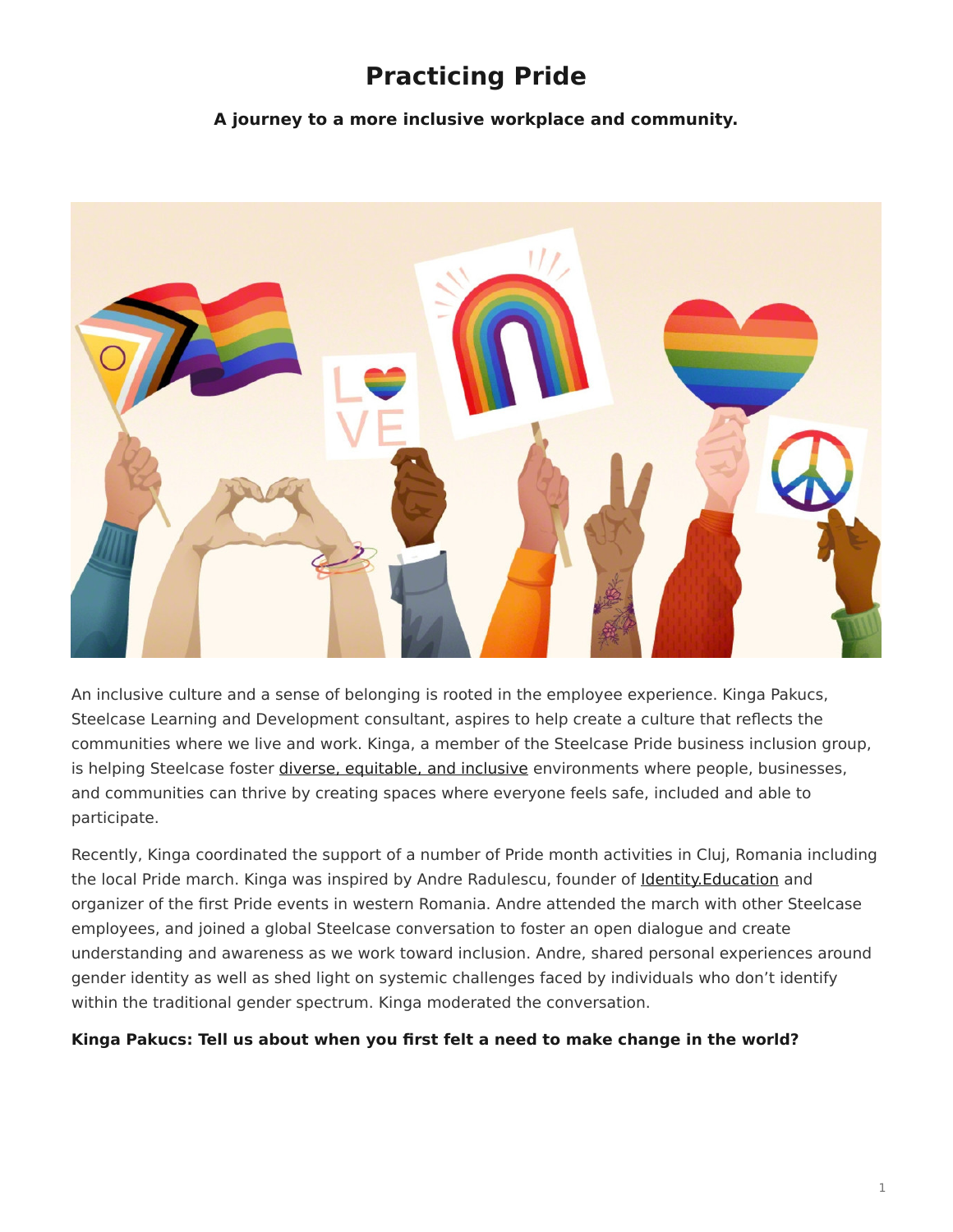**Andre Radulescu**: I wasn't always thinking about changing the world. I began thinking about organizing LGBTQI+ events in 2013 to create a space for the local community to socialize. By being more a part of the community, I started to see that I was comfortable with my sexual orientation and my coming out. I also realized I was privileged because I could talk about those subjects at work, with family and friends. I was in a much better situation than many LGBTQI+ people in Romania. I heard so many stories about people who don't have it easy. I decided I wanted to use my professional and personal experiences to do more for and with the community. There are amazing stories that should be heard. I spent four years discovering how to help and being courageous enough to create a platform which is Identity.Education now.

## **KP: Could you help us clarify some basic terms when it comes to gender identity and gender expression so we have the same understanding?**

**AR**: Of course, I'll do my best to share definitions of some common terms. Gender identity is the sense of one's own gender. It doesn't equal the sex assigned at birth which can be female, male or intersex. It's how I see, feel and present myself. Gender expression is how this identity is being manifested physically — how I talk, dress, use pronouns and let other people see me. Non-binary people do not identify exclusively as a female or male. They may identify with some characteristics of male and female, neither or different combinations. I am a non-binary person who is agender. Agender means I don't identify with any gender of any combination. There are no words I can find to describe my identity. I understand for some people there is gender. But I just think that's not necessarily for me. Heteronormativity is the assumption that everyone around us is heterosexual and also cisgender (people whose gender identity equals their assigned sex at birth).

## **KP: You live in Romania, speak multiple languages and travel all over the world. How do you handle cultural differences?**

**AR**: I make sure when I'm traveling to do a little bit of research and understand how these terms are used. I listen to people from that region and that specific society to hear how they're using certain terms.

## **KP: It is culturally ingrained in people to use pronouns based on a person's physical appearance. How do you recommend approaching the topic of pronouns?**

**AR**: I definitely listen to how people refer to themselves. Don't assume someone's gender identity. Use general phrasings or start the discussion by introducing yourself. I always start by saying "These are my pronouns." In English, I use they/them. But in Romanian, this is not possible because Romanian is a very gendered language. So it can depend on the language. In email, some people will add it to their signature. It's a very small thing that can make a big difference. Everyone should be encouraged to use pronouns regardless of gender identity. This shows that everyone is working together. It's a mindset shift and helps everyone practice getting used to this.

Companies are making changes too. A global airline recently announced they will use non-gender language on their flights. They are replacing "ladies and gentlemen" with "passengers and guests." Moving toward non-gender expressions can be as simple as rephrasing common language.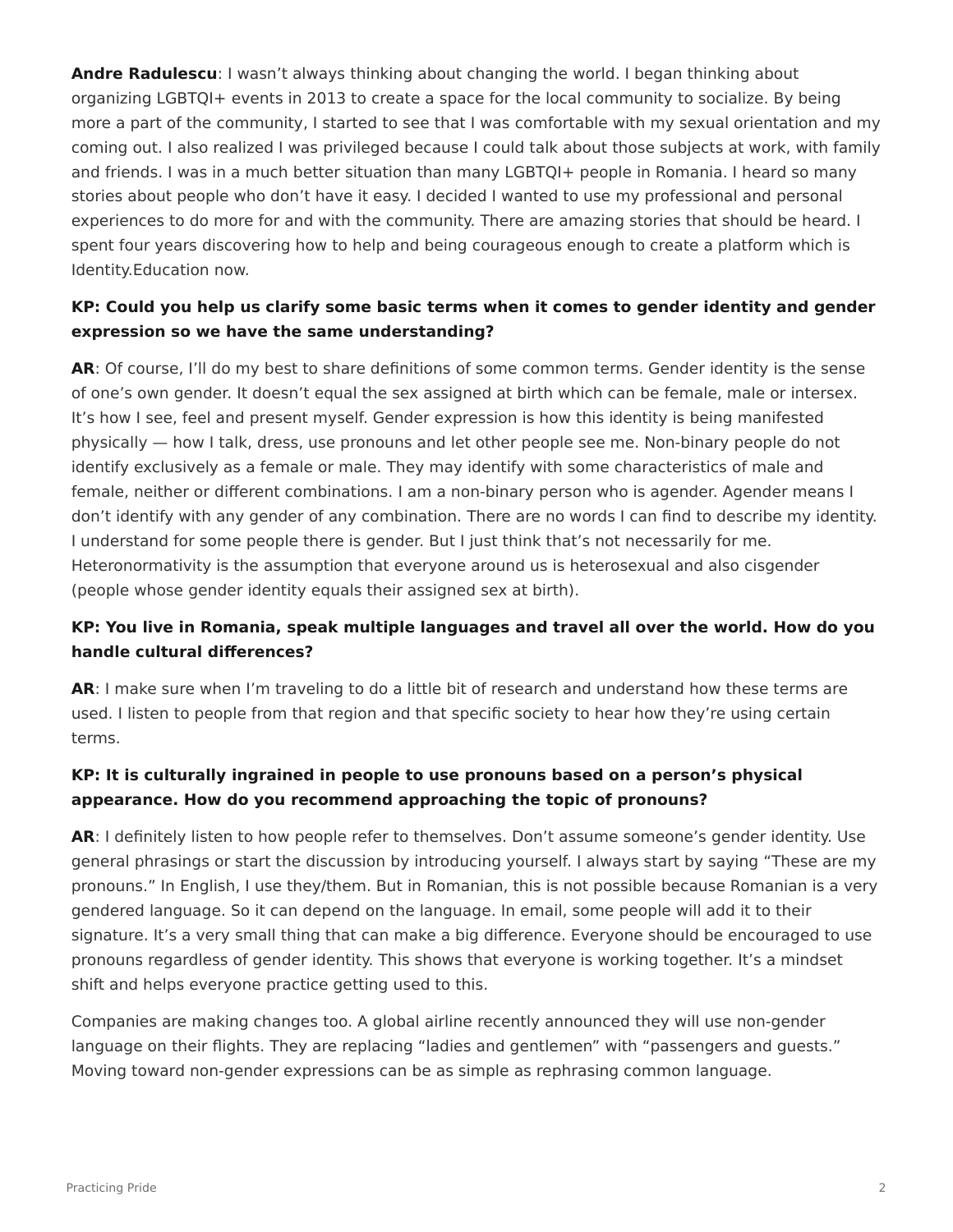### **KP: What is your relationship with social media when it comes to telling stories?**

**AR**: When I was discovering my identities, there were no words I knew to describe myself. There were no portrayals in mass media. The ones that were there were not favorable. Gender identity didn't exist. The internet and social media allowed me to spend more time with the community. I realized there is nonbinary and agender. It was immediately something that finally described how I feel. There are many people who tell stories in all languages. It's important to know your source and read stories from people who have lived these experiences. Together we can change language and society. We can educate and give space to people who are going through this and whose experience this is.

### **KP: Can you share suggestions for how to make progress on a more inclusive workplace?**

**AR**: In some languages like Romanian, gendered notes and messages can go out automatically in email. Instead, you could add a slash in gendered languages to indicate more than one gender. If you have contracts, do you allow for non-binary people who don't use just one pronoun? Or how difficult is it for someone to switch names or gender when it comes to their identification at work or their email address? Do you train people to welcome guests with non-gender terms instead of "Hi, guys" or "Hi, ladies"? You can practice these concepts so that they become a part of your regular conversations. I encourage everyone to practice.

## **KP: How big a part of your life is your gender identity?**

AR: It starts from the fact that we live in a heteronormative society. It's systemic. When people see me, they only see a difference and it takes a while to integrate that into your language. That's why it is important for our community to tell their stories. Everyone's story is different. My experience coming out as agender is totally different from my colleagues'. Nobody owns anybody else's stories. For me, every time I tell my story about coming out, it's a process. It never gets easy. But that's not all I am. I'm a project manager. I love production and logistics. I'm a powerlifter. I love mangoes and love to cook. We need to make human connections. We all have more than one story.

I encourage people to be informed, check information and not put the responsibility on someone else. This is a shared responsibility. We're doing this together. When you ask a question, do it from a place of kindness and take it from there.

To learn more about Andre Radulescu's organization Identity. Education visit them online. Steelcase designs year-round learning experiences for all employees to foster a culture of inclusion. The Human Rights Campaign Foundation recently honored Steelcase for the eighth time with a perfect score of 100 points on the Corporate Equality Index, designating the company as one of the ["Best Places to Work for](https://www.steelcase.com/press-releases/steelcase-named-best-place-work-lgbtq-equality/) [LGBTQ Equality"](https://www.steelcase.com/press-releases/steelcase-named-best-place-work-lgbtq-equality/) in the U.S. and Mexico.